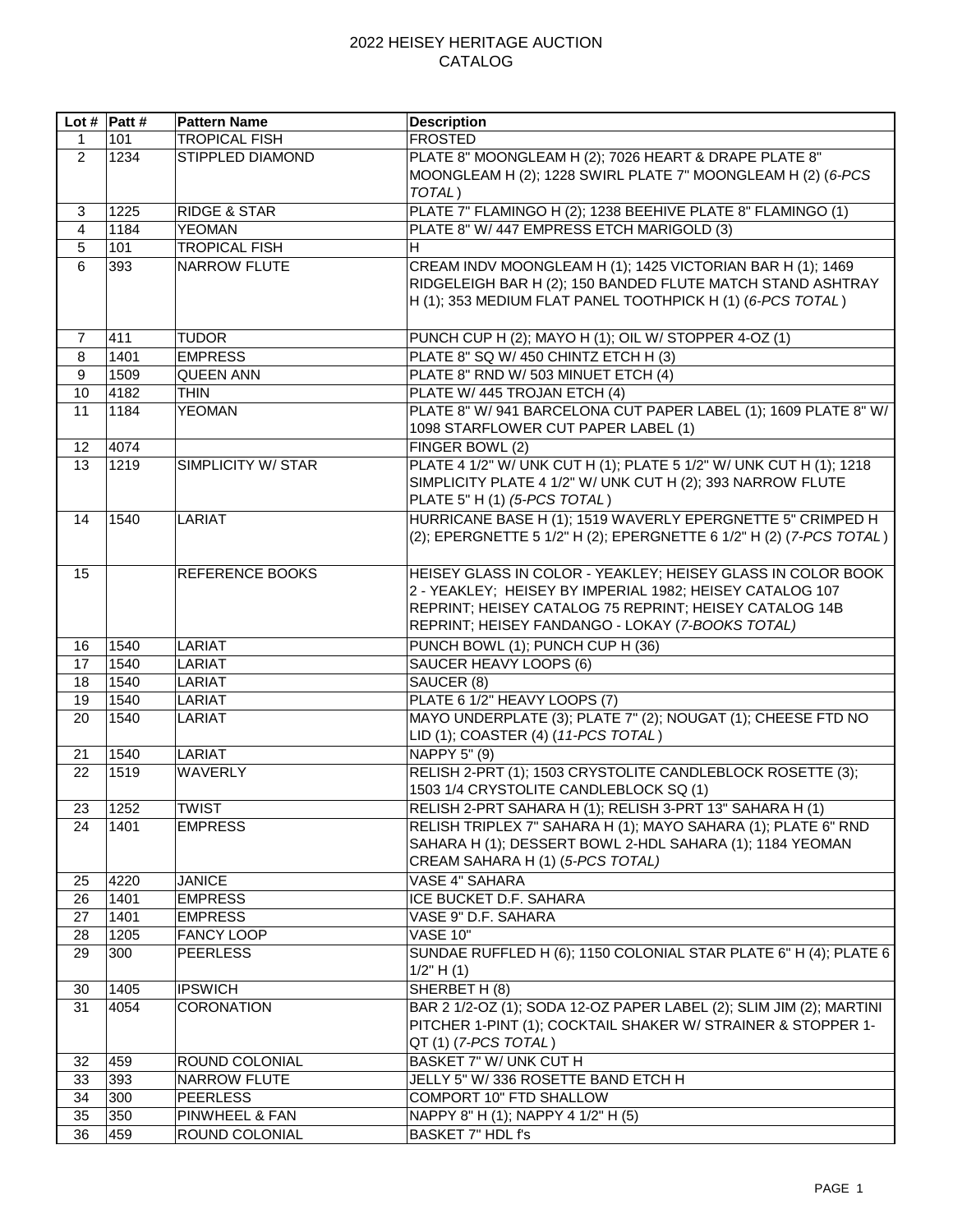|    | Lot #  Patt # | <b>Pattern Name</b>    | <b>Description</b>                                                            |
|----|---------------|------------------------|-------------------------------------------------------------------------------|
| 37 | 1184          | <b>YEOMAN</b>          | CREAM & SUGAR W/ LID FLAMINGO H (1-SET)                                       |
| 38 | 1217          | <b>STAR BOTTOM</b>     | BOWL 8" W/ UNK CUT H (2); NAPPY 4 1/2" W/ UNK CUT H (10); 1183                |
|    |               |                        | REVERE CHEESE & CRACKER 12" W/ UNK CUT H WEAR (1); 1229                       |
|    |               |                        | OCTAGON SANDWICH PLATE 10" 2-HDL W/ UNK CUT H WEAR (1) (14-                   |
|    |               |                        | PCS TOTAL)                                                                    |
| 39 | 1503          | <b>CRYSTOLITE</b>      | BREAKFAST PRESERVE (1); LEAF NUT INDV (4); CONSERVE 2-PRT H                   |
|    |               |                        | $(1)$ ; JAM JAR H $(1)$ ; JELLY $(1)$ ; UNDERPLATE H $(1)$ ; RELISH 5-PRT RND |
|    |               |                        | $(1)$ (11-PCS TOTAL)                                                          |
| 40 | 1245          | STAR & ZIPPER          | NAPPY 9"                                                                      |
| 41 | 3397          | <b>GASCONY</b>         | <b>TOMATO JUICE</b>                                                           |
| 42 | 1495          | <b>FERN</b>            | <b>CANDLESTICK 2-LITE (PR)</b>                                                |
| 43 | 1541          | <b>ATHENA</b>          | FLORAL BOWL 12" (1); 1447 ROCOCO CHEESE PLATE W/ 507 ORCHID                   |
|    |               |                        | ETCH (1); 1509 QUEEN ANN CANDELETTE D.F. (1); 1567 PLANTATION                 |
|    |               |                        | CELERY W/ 516 PLANTATION IVY ETCH H (1); 1533 WAMPUM TORTE                    |
|    |               |                        | PLATE (1); 1519 WAVERLY BUTTER LID ONLY SQ SEAHORSE FINIAL (1)                |
|    |               |                        | (6-PCS TOTAL)                                                                 |
| 44 | 1238          | <b>BEEHIVE</b>         | <b>PLATE 8" (6)</b>                                                           |
| 45 | 429           | PLAIN PANEL RECESS     | OIL W/ STOPPER 6-OZ W/ UNK CUT STOPPER CUT TO MATCH H                         |
| 46 | 337           | <b>TOURAINE</b>        | OIL WEAR                                                                      |
| 47 | 1489          | <b>PURITAN</b>         | BITTERS BOTTLE W/ TUBE                                                        |
| 48 | 379           | <b>URN</b>             | SUGAR W/ LID HOTEL H FINIAL ROUGHNESS                                         |
| 49 | 353           | MEDIUM FLAT PANEL      | OIL 6-OZ W/#8 STOPPER                                                         |
| 50 | 341           | <b>PURITAN</b>         | SHERRY H (1); OYSTER COCKTAIL H (3)                                           |
| 51 | 359           |                        | CHAMPAGNE 4-OZ H (1); CRÈME DE MENTHE N.O. H (3); GOBLET 7-OZ                 |
|    |               |                        | $H(1)$ (5-PCS TOTAL)                                                          |
| 52 | 347           | FIFTH AVENUE COLONIAL  | COCKTAIL H (3); 351 PRISCILLA WINE 2-OZ H (3); 393 NARROW FLUTE               |
|    |               |                        | CHAMPAGNE HOLLOW STEM H (1) (7-PCS TOTAL)                                     |
| 53 | 300           | <b>PEERLESS</b>        | GOBLET 7-OZ H (4); GOBLET 7-OZ LO FTD H (2); CLARET 4-OZ H (1);               |
|    |               |                        | BURGUNDY 3 1/2-OZ H (2); WINE 2 1/2-OZ H (1); SHERRY H (1) (11-PCS            |
|    |               |                        | TOTAL)                                                                        |
| 54 | 1201          | <b>FANDANGO</b>        | JELLY 3-CORNER HDL (2); NAPPY 4 1/2" 3-CORNER W/ GOLD DÉCOR                   |
|    |               |                        | (1); NAPPY 7" RND SHALLOW (1); NAPPY 6" CUPPED (1); NAPPY 9" (1)              |
|    |               |                        | (6-PCS TOTAL)                                                                 |
| 55 | 341           | <b>PURITAN</b>         | CELERY 12" H (1); 411 TUDOR CELERY 12" H (1); COMPOTIER H (1)                 |
| 56 | 315           | PANELED CANE           | PUNCH CUP H (1); PICKLE H (1)                                                 |
| 57 | 393           | <b>NARROW FLUTE</b>    | CREAM & SUGAR W/ LID RND HOTEL H (1-SET); SUGAR NO LID RND                    |
|    |               |                        | HOTEL H (1); SUGAR NO LID TABLE H (1); MUSTARD W/ LID H (1);                  |
|    |               |                        | CELERY 9" H (1); CELERY 12" H (1) (7-PCS TOTAL)                               |
| 58 | 365           | OLD QUEEN ANNE         | CELERY 11" H                                                                  |
| 59 | 1205          | FANCY LOOP             | OVAL CELERY TRAY 7" (1); OVAL CELERY TRAY 10" (1)                             |
| 60 | 1191          | <b>LOBE</b>            | PICKLE/OLIVE FLAMINGO (1); 1193 INSIDE SCALLOP CUCUMBER                       |
|    |               |                        | FLAMINGO H (1)                                                                |
| 61 | 400           | COLONIAL SCALLOPED TOP | JUG 1-QT H BASE C H (1); JUG 1/2-GAL H (1)                                    |
| 62 | 341 1/2       | <b>PURITAN</b>         | JUG 3-QT H (1); JUG 1/2-GAL H (1); JUG 3-PINT H (1)                           |
| 63 | 394           | NARROW FLUTE           | CHEESE & CRACKER W/ LID WORN GOLD H                                           |
| 64 | 341 1/2       | <b>PURITAN</b>         | JUG 1-PINT H                                                                  |
| 65 | 350           | PINWHEEL & FAN         | NAPPY 8" H (2); PUNCH BOWL BASE H (1)                                         |
| 66 | 4225          | <b>COBEL</b>           | COCKTAIL SHAKER 1-QT W/ STOPPER & 9-HOLE STRAINER (1);                        |
|    |               |                        | COCKTAIL SHAKER 1-QT W/ STOPPER & 6-HOLE STRAINER 1-CLOUDY                    |
|    |               |                        | (2)                                                                           |
| 67 | 1519          | WAVERLY                | FLORAL BOWL 12" W/ 515 HEISEY ROSE ETCH (1); 1506 PROVINCIAL                  |
|    |               |                        | FLORAL BOWL 11" H (1); 1540 LARIAT GARDENIA BOWL W/ SILVER                    |
|    |               |                        | DECOR (1)                                                                     |
| 68 | 1503          | <b>CRYSTOLITE</b>      | RELISH 3-PRT (1); JELLY 5" FTD H (1); RELISH 4-PRT LEAF (1); LEAF             |
|    |               |                        | NUT INDV (4)                                                                  |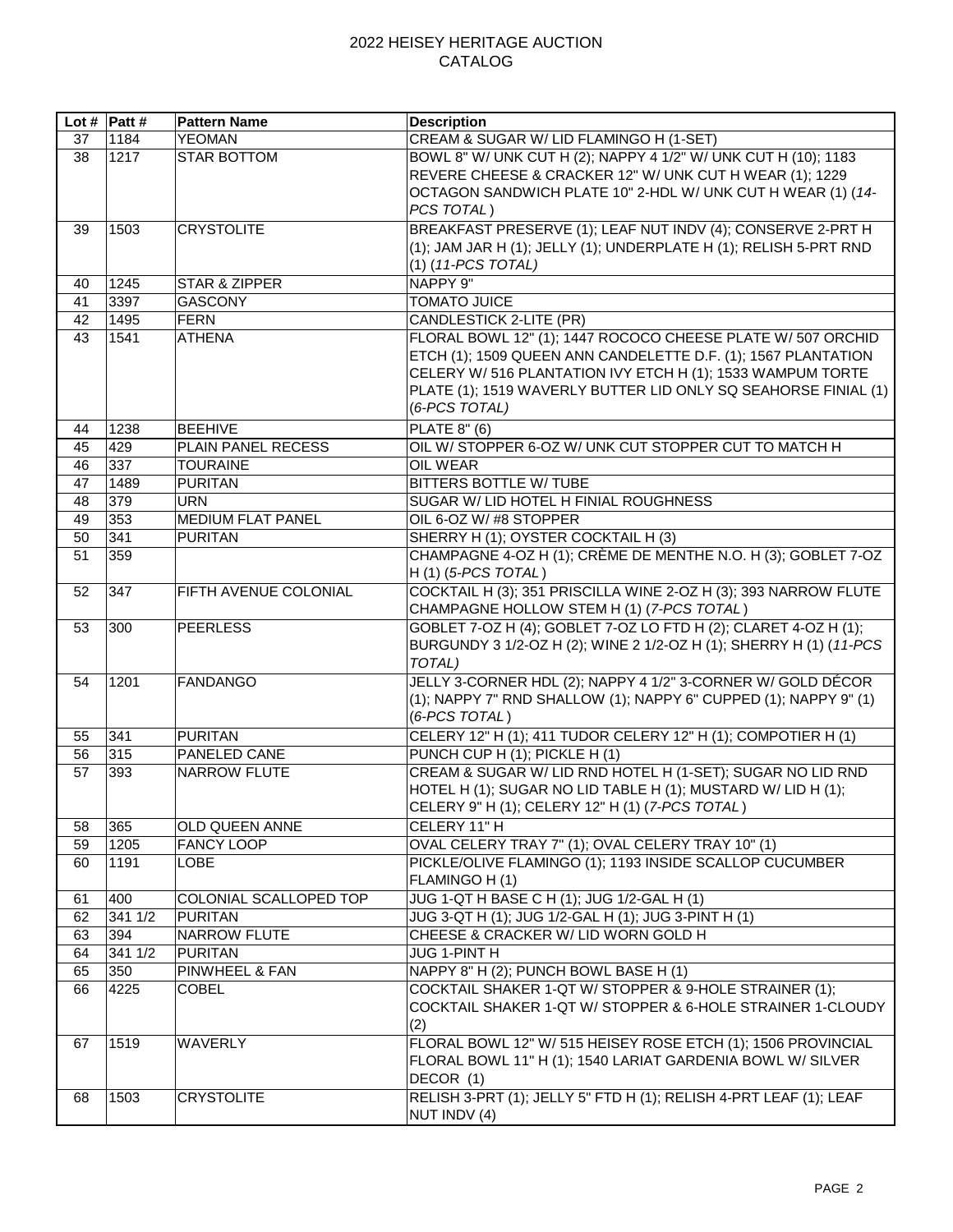|    | Lot #  Patt # | <b>Pattern Name</b>     | <b>Description</b>                                                                                                                                                                                                                                                                                                                                                                              |
|----|---------------|-------------------------|-------------------------------------------------------------------------------------------------------------------------------------------------------------------------------------------------------------------------------------------------------------------------------------------------------------------------------------------------------------------------------------------------|
| 69 | 1404          | <b>OLD SANDWICH</b>     | ASHTRAY INDV H (13); 355 QUATOR BUTTER INDV H (3); 1425<br>VICTORIAN MATCH STAND ASHTRAY INDV MONO "EBG" H (1); 1435<br>ASHTRAY INDV (3) (20-PCS TOTAL)                                                                                                                                                                                                                                         |
| 70 | 352           | <b>FLAT PANEL</b>       | GRAPEFRUIT H (1); 393 NARROW FLUTE GRAPEFRUIT H (1); CHEESE<br>FTD H (1); 1183 REVERE LEMON DISH W/ LID 5" W/ UNK CUT H (1)                                                                                                                                                                                                                                                                     |
| 71 | 331           | <b>COLONIAL PANEL</b>   | FINGER BOWL H (1); 351 PRISCILLA JELLY FTD 2-HDL H (1); 427 DAISY<br>& LEAVES NAPPY 5" SHALLOW H (1); 1235 BEADED PANEL &<br>SUNBURST NAPPY 4 1/2" (1); NAPPY 5" RND SHALLOW (1); JELLY FTD<br>(1); 350 PINWHEEL & FAN PUFF BOX NO LID H (1) (7-PCS TOTAL)                                                                                                                                      |
| 72 | 357           | PRISON STRIPE           | PICKLE H                                                                                                                                                                                                                                                                                                                                                                                        |
| 73 | 1255          | PINEAPPLE & FAN         | BUTTER LID ONLY (1); 300 PEERLESS BUTTER LID ONLY H (1); 341 1/2<br>PURITAN BUTTER LID ONLY H (1); 353 MEDIUM FLAT PANEL<br>MUSHROOM COVER 5" H (1)                                                                                                                                                                                                                                             |
| 74 | 1184          | <b>YEOMAN</b>           | BON BON W/679 WINDSOR CUT MOONGLEAM H (1); 1229 OCTAGON<br>MUFFIN 10" MOONGLEAM (1); 112 MERCURY CANDLESTICK<br>MOONGLEAM (1-ONLY)                                                                                                                                                                                                                                                              |
| 75 | 32            | SKIRTED PANEL W/ HDL    | CANDLESTICK 7"(1); 112 MERCURY CANDLESTICK W/ 941 BARCELONA<br>CUT (1-ONLY); 7000 SUNFLOWER CANDLESTICK (1-ONLY)                                                                                                                                                                                                                                                                                |
| 76 | 5             | <b>PATRICIAN</b>        | TOY CANDLESTICK (2)                                                                                                                                                                                                                                                                                                                                                                             |
| 77 | 25            | <b>FEDERAL</b>          | CANDLESTICK 7" (PR)                                                                                                                                                                                                                                                                                                                                                                             |
| 78 | 300 1/2       | <b>PEERLESS</b>         | VASE 9" H (1); 351 PRISCILLA VASE 5" H (1)                                                                                                                                                                                                                                                                                                                                                      |
| 79 | 1183          | <b>REVERE</b>           | SPICE DISH 8" 4-PRT                                                                                                                                                                                                                                                                                                                                                                             |
| 80 | 1503          | <b>CRYSTOLITE</b>       | CANDY 3-PRT NO LID (1); BREAKFAST PRESERVE LEAF (1); SWAN NUT<br>INDV (1); JELLY FTD H (1); VASE 6" FTD (1) (5-PCS TOTAL)                                                                                                                                                                                                                                                                       |
| 81 | 1506          |                         | SUNDAE HDL 4-OZ H (1); 150 BANDED FLUTE CANDLESTICK SAUCER<br>FTD (1); 341 PURITAN SALT & PEPPER (1-SET)                                                                                                                                                                                                                                                                                        |
| 82 | 355           | <b>QUATOR</b>           | CREAM & SUGAR INDV H (1-SET)                                                                                                                                                                                                                                                                                                                                                                    |
| 83 | 1519          | WAVERLY                 | CREAM & SUGAR W/ 515 HEISEY ROSE ETCH H (1-SET)                                                                                                                                                                                                                                                                                                                                                 |
| 84 | 1180          | <b>DEBRA</b>            | SUGAR H (1); SUGAR W/ UNK CUT (1); 352 FLAT PANEL CREAM H (1);<br>355 QUATOR SUGAR W/ UNK CUT H (1) (4-PCS TOTAL)                                                                                                                                                                                                                                                                               |
| 85 | 1540          | <b>LARIAT</b>           | CREAM & SUGAR H (1-SET)                                                                                                                                                                                                                                                                                                                                                                         |
| 86 | 300           | <b>OLD WILLIAMSBURG</b> | SUGAR INDV H (2); 429 PLAIN PANEL RECESS SUGAR NO LID HOTEL H<br>(1); 354 WIDE FLAT PANEL SUGAR HOTEL W/ UNK CUT H (1); 353<br>MEDIUM FLAT PANEL SUGAR HOTEL OVAL H (1); 1185 YEOMAN SUGAR<br>HOTEL W/ UNK CUT H (1); 150 POINTED OVAL IN DIAMOND POINT<br>SUGAR NO LID (1); 1184 YEOMAN SUGAR NO LID H (1); 1485 SATURN<br>SUGAR NO LID HDL H (1); 1567 PLANTATION SUGAR (1) (10-PCS<br>TOTAL) |
| 87 | 354           | <b>WIDE FLAT PANEL</b>  | SUGAR FOR STACK SET H (1); BUTTER INDV H (1); 341 1/2 PURITAN<br>CREAM H (1); 1205 FANCY LOOP CREAM INDV (3); 1185 YEOMAN<br>CREAM HOTEL H (1); 1225 PLAIN BAND CREAM TABLE (1); 1235<br>BEADED PANEL & SUNBURST CREAM INDV (1); 433 GREEK KEY<br>CREAM INDV H (1) (10-PCS TOTAL)                                                                                                               |
| 88 | 357           | PRISON STRIPE           | <b>PICKLE H</b>                                                                                                                                                                                                                                                                                                                                                                                 |
| 89 | 1540          | LARIAT                  | PUNCH BOWL UNDERPLATE ONLY                                                                                                                                                                                                                                                                                                                                                                      |
| 90 | 341           | <b>OLD WILLIAMSBURG</b> | PUNCH BOWL H (1); BASE LO H (1); PUNCH CUP H (6); METAL LADLE<br>(1)                                                                                                                                                                                                                                                                                                                            |
| 91 | 1508          | <b>KREIMER</b>          | CARD CASE MONO "WAJ" INSIDE RIM f                                                                                                                                                                                                                                                                                                                                                               |
| 92 | 1183          | <b>REVERE</b>           | CANDY BOX W/ LID 6" ENAMEL DÉCOR LID f's                                                                                                                                                                                                                                                                                                                                                        |
| 93 | 1101          | <b>STITCH</b>           | PUNCH CUP H (36)                                                                                                                                                                                                                                                                                                                                                                                |
| 94 | 341           | <b>OLD WILLIAMSBURG</b> | PUNCH CUP H (13)                                                                                                                                                                                                                                                                                                                                                                                |
| 95 | 337           | <b>TOURAINE</b>         | PUNCH CUP H (6)                                                                                                                                                                                                                                                                                                                                                                                 |
| 96 | 305           | PUNTY & DIAMOND POINT   | PUNCH CUP H (10)                                                                                                                                                                                                                                                                                                                                                                                |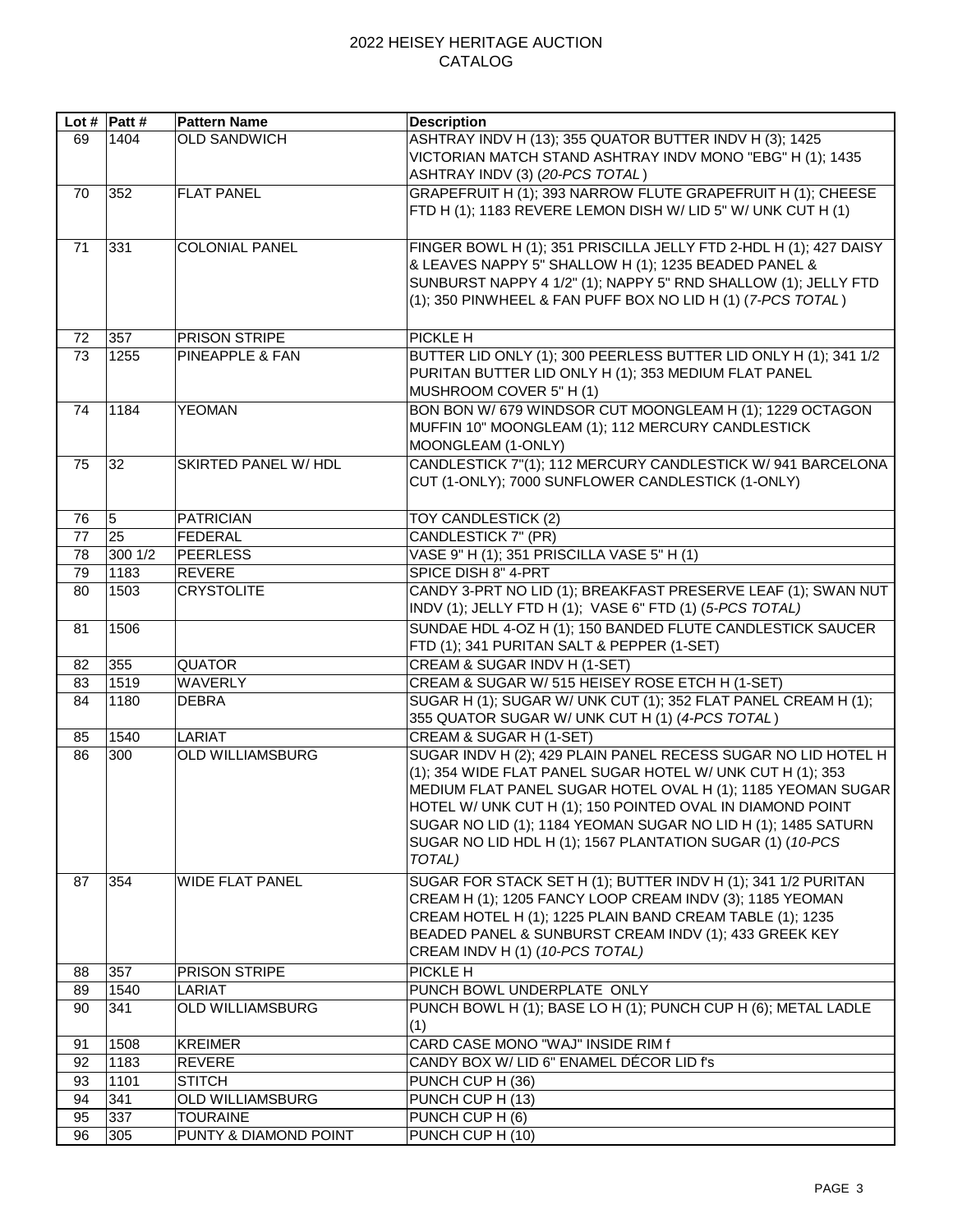|            | Lot #  Patt #     | <b>Pattern Name</b>              | <b>Description</b>                                                      |
|------------|-------------------|----------------------------------|-------------------------------------------------------------------------|
| 97         | 335               | PRINCE OF WALES PLUMES           | PUNCH CUP H (8)                                                         |
| 98         | 1401              | <b>EMPRESS</b>                   | PUNCH CUP H (11)                                                        |
| 99         | 407               | <b>COARSE RIB</b>                | PUNCH CUP H (9)                                                         |
| 100        | 1212              | <b>CRIM</b>                      | PUNCH CUP 4 1/2-OZ H (1); 1174 PUNCH CUP 5-OZ H (2); 429 PLAIN          |
|            |                   |                                  | PANEL RECESS PUNCH CUP H (2); 339 CONTINENTAL PUNCH CUP H               |
|            |                   |                                  | (1); 1101 STITCH PUNCH CUP D.O. H (2); 300 1/2 PEERLESS SHERBET         |
|            |                   |                                  | HANDLELESS H (1); 300 PEERLESS PUNCH CUP H (1); 341 PURITAN             |
|            |                   |                                  | PUNCH CUP 3-OZ H (1); 351 PRISCILLA PUNCH CUP H (2); 1100 PUNCH         |
|            |                   |                                  | CUP H (1); 379 URN PUNCH CUP H (1); 300 1/2 PEERLESS PUNCH CUP          |
|            |                   |                                  | (4) (19-PCS TOTAL)                                                      |
| 101        | 339               | <b>CONTINENTAL</b>               | SPOONER H (1); 1225 PLAIN BAND SPOONER (1)                              |
| 102        | 1183              | <b>REVERE</b>                    | JELLY HDL W/ UNK CUT H (1); JELLY HDL W/ UNK CUT H (1); 339             |
|            |                   |                                  | CONTINENTAL JELLY HDL 3-CORNER H (1)                                    |
| 103        | 400               | COLONIAL SCALLOPED TOP           | NAPPY 8" H (1); 341 1/2 PURITAN NAPPY 8" H (1)                          |
| 104        | 1129              | FINE TOOTH                       | NAPPY 4 1/2" SHALLOW H (6)                                              |
| 105        | 1218              | <b>SIMPLICITY</b>                | PLATE 4 1/2" H (2); PLATE 6" W/ 657 LIBERTY CUT (2); 1219 SIMPLICITY    |
|            |                   |                                  | W/ STAR PLATE 4 1/2" H (1); 398 HOPEWELL NAPPY 8" SHALLOW H (1)         |
|            |                   |                                  | (6-PCS TOTAL)                                                           |
| 106        | 351               | <b>PRISCILLA</b>                 | MUSTARD NO LID H (1); 357 LAVENDER JAR 7-OZ NO STOPPER (1); 465         |
|            |                   |                                  | RECESSED PANEL CANDY 1/4-LB NO LID (1); 1183 REVERE                     |
|            |                   |                                  | MARMALADE NO LID W/ UNK CUT H (1)                                       |
| 107        | 393               | <b>NARROW FLUTE</b>              | PLATE 4 1/2" H (2); PLATE 5" H (1); PLATE 5 1/2" H (6); PLATE 7" H (1); |
|            |                   |                                  | BANANA SPLIT (1); NAPPY 4 1/2" H (1); JELLY 2-HDL H (1) (13-PCS         |
|            |                   |                                  | TOTAL)                                                                  |
| 108        | $\overline{1150}$ | <b>COLONIAL STAR</b>             | PLATE 4 1/2" H (5); PLATE 5" H (6); PLATE 6" (2); 341 1/2 PURITAN       |
|            |                   |                                  | FINGER BOWL H (2); 300 1/2 PEERLESS FINGER BOWL H (3); 341 OLD          |
|            |                   |                                  | WILLIAMSBURG MAYO UNDERPLATE H (1) (19-PCS TOTAL)                       |
| 109        | 1469              | <b>RIDGELEIGH</b>                | SALT SHAKER CONE SHAPE H (3)                                            |
| 110<br>111 | 1255<br>10        | PINEAPPLE & FAN<br>SMALL SQUARE  | SALT & PEPPER (1-SET)<br>SALT & PEPPER (1-SET)                          |
| 112        | 1519              | <b>WAVERLY</b>                   | SALT & PEPPER SHORT W/ UNK CUT (1-SET)                                  |
| 113        | 305               | PUNTY & DIAMOND POINT            | SALT SHAKER #2 (1)                                                      |
| 114        | 300               | <b>PEERLESS</b>                  | SALT SHAKER #2 (1)                                                      |
| 115        | 341               | <b>PURITAN</b>                   | SALT SHAKER #3 H (1)                                                    |
| 116        | 41                | <b>TALL CONE</b>                 | SALT & PEPPER EACH W/ DIFF UNK CUT H (2-PCS)                            |
| 117        | 23                | <b>SHORT PANEL</b>               | SALT SHAKER (1); 24 MEDIUM PANEL SALT & PEPPER H (1-SET)                |
| 118        | 25                | <b>TALL PANEL</b>                | SALT & PEPPER H (1-SET)                                                 |
| 119 400    |                   | COLONIAL SCALLOPED TOP           | SALT & PEPPER #3 (2-SETS)                                               |
| 120        |                   |                                  | SALT & PEPPER PATTERN UNK BETWEEN #24 & #25 H (1-SET)                   |
| 121        | 8                 | <b>VERTICAL BEAD &amp; PANEL</b> | NAPPY 10" SHALLOW                                                       |
| 122        | 4036              | <b>MARSHALL</b>                  | COCKTAIL SHAKER STOPPER B                                               |
| 123        | 1519              | WAVERLY                          | OIL W/ STERLING BASE W/ 515 HEISEY ROSE ETCH                            |
| 124        | 1184              | <b>YEOMAN</b>                    | MINT 3-PRT CTR HDL MOONGLEAM H                                          |
| 125        | 150               | <b>BANDED FLUTE</b>              | PUNCH BOWL (1); BASE (1); PUNCH CUP (27); SILVER LADLE (1) (30-         |
|            |                   |                                  | PCS TOTAL)                                                              |
| 126        | 1503              | <b>CRYSTOLITE</b>                | <b>SYRUP BLACK HDL</b>                                                  |
| 127        | 1519              | WAVERLY                          | PLATE 7" W/ 507 ORCHID ETCH (7); CREAM & SUGAR H W/ 507 ORCHID          |
|            |                   |                                  | ETCH (1-SET)                                                            |
| 128        | 1469              | <b>RIDGELEIGH</b>                | PUFF BOX H C (1); COLOGNE STOPPER X (1); MUSTARD W/ LID H (1);          |
|            |                   |                                  | FRENCH DRESSING NO STOPPER (1); NAPPY 4 1/2" H (1); JELLY 2-HDL         |
|            |                   |                                  | H (1); PICKLE/OLIVE 12" H (1); BRIDGE ASHTRAYS H (2); ASHTRAY SQ        |
|            |                   |                                  | (9); COASTER 3 1/2" (5); COASTER 3" (8) (31-PCS TOTAL)                  |
|            |                   |                                  |                                                                         |
| 129        | 1184              | <b>YEOMAN</b>                    | GOBLET FLAMINGO H (10)                                                  |
| 130        | $\overline{416}$  |                                  | BEER TUMBLER 3 1/2-OZ HDL ENGRAVED "SARATOGA IRWIN E.<br>SILVER" H      |
|            |                   |                                  |                                                                         |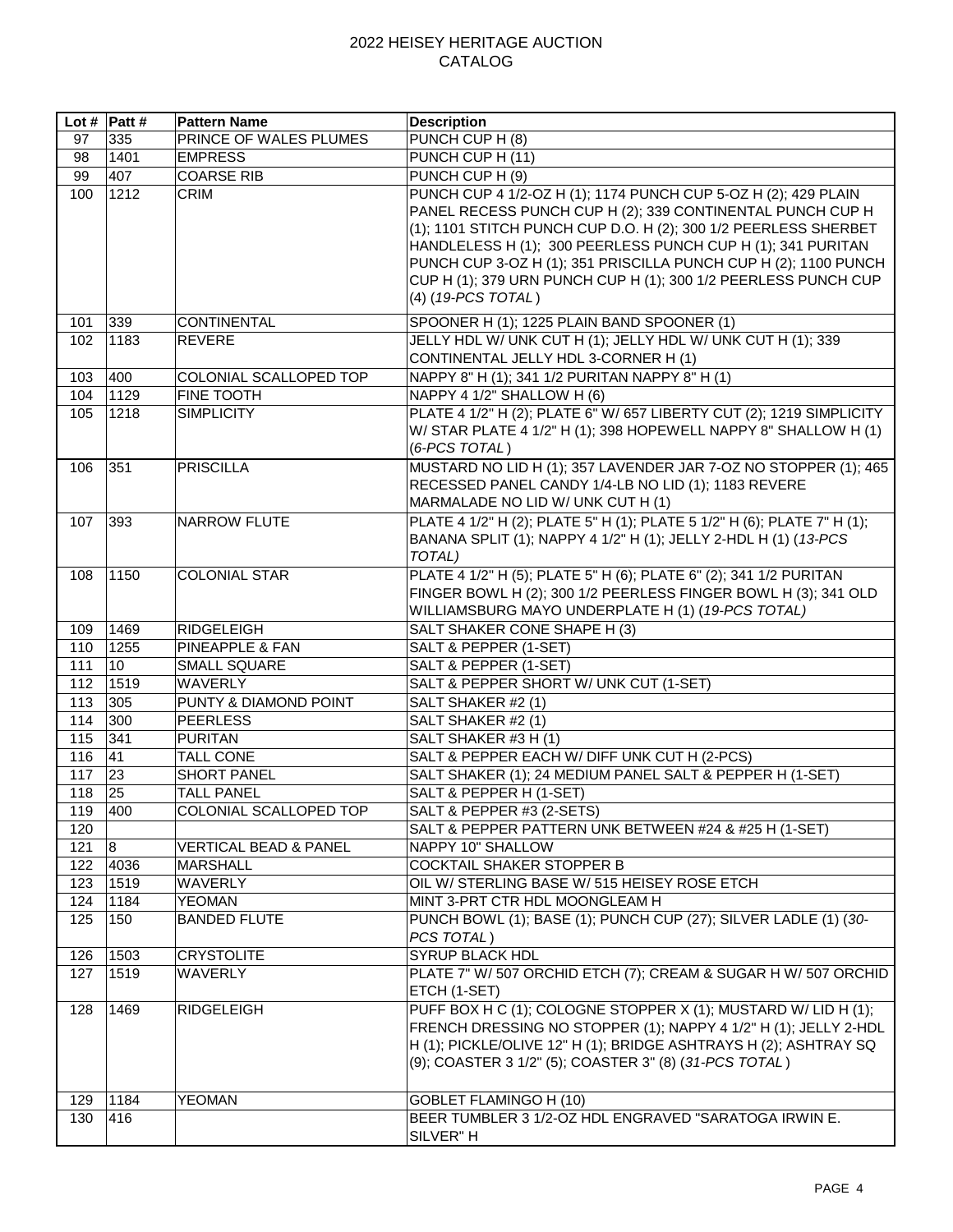|     | Lot #  Patt # | <b>Pattern Name</b> | <b>Description</b>                                                                           |
|-----|---------------|---------------------|----------------------------------------------------------------------------------------------|
| 131 | 357           |                     | SYRUP 7-OZ H                                                                                 |
| 132 | 379           | <b>URN</b>          | SYRUP METAL LID H                                                                            |
| 133 | 371           | <b>DELANEY</b>      | <b>SYRUPH</b>                                                                                |
| 134 | 363           | <b>LARKIN</b>       | SYRUP 7-OZ W/ UNK CUT H                                                                      |
| 135 | 353           | MEDIUM FLAT PANEL   | SYRUP 5-OZ H SPOUT f's (1); SYRUP 7-OZ H (1)                                                 |
| 136 | 362           | <b>EARNSHAW</b>     | SYRUP 7-OZ H EACH W/ DIFF UNK CUT 1-RIM F (2)                                                |
| 137 | 4036          | <b>MARSHALL</b>     | COCKTAIL SHAKER W/ ROOSTER HEAD STOPPER                                                      |
| 138 | 1183          | <b>REVERE</b>       | SANDWICH CTR HDL W/ UNK ELABORATE CUT H                                                      |
| 139 | 3370          | <b>AFRICAN</b>      | SHERBET MOONGLEAM STEM & FT 3-RIM f's (5); 3357 KING ARTHUR                                  |
|     |               |                     | GOBLET MOONGLEAM STEM & FT H (1)                                                             |
| 140 | 393           | <b>NARROW FLUTE</b> | PUNCH BOWL H (1); BASE H (1); PUNCH CUP (23); METAL LADLE (1)                                |
| 141 | 1401          | <b>EMPRESS</b>      | <b>RELISH TRIPLEX 7" MOONGLEAM</b>                                                           |
| 142 | 1170          | PLEAT & PANEL       | SPICE TRAY 5-PRT H (1); 353 MEDIUM FLAT PANEL SPICE TRAY W/                                  |
|     |               |                     | UNK CUT (1)                                                                                  |
| 143 | 393 1/2       | <b>NARROW FLUTE</b> | NAPPY 7" (1); 150 BANDED FLUTE NAPPY 9" FLARED WORN GOLD H                                   |
|     |               |                     | (1); 466 PANEL & DOUBLE PLEAT NAPPY 8" H (1)                                                 |
| 144 | 1503          | <b>CRYSTOLITE</b>   | OIL (3); LEAF NUT MASTER (1); LEAF NUT INDV (5); CANDY BOX NO LID                            |
|     |               |                     | (1); CANDY BOX 3-PRT NO LID (1); MAYO SHELL (1); SPOON (1);                                  |
|     |               |                     | CHEESE FTD (1); CIGARETTE BOX 4 1/2" NO LID H (2); ASHTRAY 3" SQ                             |
|     |               |                     | H (1); OIL STOPPER ONLY (1) (18-PCS TOTAL)                                                   |
| 145 | 1503          | <b>CRYSTOLITE</b>   | <b>SYRUP</b>                                                                                 |
| 146 | 300           | <b>PEERLESS</b>     | <b>WATER BOTTLE</b>                                                                          |
| 147 | 1489          | <b>PURITAN</b>      | BITTERS BOTTLE NO TUBE (2); DECANTER (1)                                                     |
| 148 | 1425          | <b>VICTORIAN</b>    | <b>DECANTER CLOUDY (2)</b>                                                                   |
| 149 | 4036          | <b>MARSHALL</b>     | <b>COCKTAIL SHAKER</b>                                                                       |
| 150 | $4036$ 1/2    | <b>MARSHALL</b>     | DECANTER (2)                                                                                 |
| 151 | 1503          | <b>CRYSTOLITE</b>   | CANDLEBLOCK SQ (PR); 1503 1/4 CANDLEBLOCK MELON (PR); 1503 3/4                               |
|     |               |                     | CANDLEBLOCK CYLINDER (PR); 1566 BANDED CRYSTOLITE                                            |
|     |               |                     | CANDLEBLOCK (PR) (8-PCS TOTAL)                                                               |
| 152 | 1519          | <b>WAVERLY</b>      | GARDENIA BOWL 13" W/ 515 HEISEY ROSE ETCH (1); GARDENIA BOWL<br>13" W/ 511 GARDENIA ETCH (1) |
| 153 | 1425          | <b>VICTORIAN</b>    | CELERY TRAY 12" H (1); 1447 ROCOCO CELERY TRAY 12" (1); 407                                  |
|     |               |                     | COARSE RIB CELERY TRAY 12" H (1)                                                             |
| 154 | 1201          | <b>FANDANGO</b>     | <b>CELERY VASE BASE f</b>                                                                    |
| 155 | 3350          | <b>WABASH</b>       | GOBLET H (6); 3390 CARCASSONNE GOBLET HI FTD H (4); SODA 10-OZ                               |
|     |               |                     | FTD (2); 5025 TYROLEAN CHAMPAGNE (2); 3357 KING ARTHUR GOBLET                                |
|     |               |                     | (1); 3408 JAMESTOWN SHERRY (2) (17-PCS TOTAL)                                                |
| 156 | 1428          | <b>WARWICK</b>      | VASE 7" (1); VASE 5" H (2)                                                                   |
| 157 | 406           | <b>COARSE RIB</b>   | NAPPY 7" (1); NAPPY 5" H (2); 407 COARSE RIB PLATE 11" H (1); PLATE                          |
|     |               |                     | 5 1/2" H (2) (6-PCS TOTAL)                                                                   |
| 158 | 1469          | <b>RIDGELEIGH</b>   | NAPPY 8 1/2" SQ H (1); NAPPY 8 1/2" RND H (1); RELISH 10 1/2" RND 3-                         |
|     |               |                     | PRT H (1); COMPORT 8" FTD (1); NUT H (5) (9-PCS TOTAL)                                       |
| 159 | 343           | <b>SUNBURST</b>     | ICE CREAM TRAY 14" H (1); NAPPY 5" SHALLOW H (1); PUNCH BOWL                                 |
|     |               |                     | BASE ONLY SMALL H B (1)                                                                      |
| 160 | 5012          | <b>URN</b>          | CIGARETTE HOLDER (2)                                                                         |
| 161 | 357           | PRISON STRIPE       | NAPPY 8" FLARED H (1); NAPPY 9" H (1); NAPPY 5" FLARED H (1)                                 |
| 162 | 1472          | PARALLEL QUARTER    | FLORAL BOWL W/ 492 KING HOUSE ETCH H (1); CANDLESTICK W/ 492                                 |
|     |               |                     | KING HOUSE ETCH (PR)                                                                         |
| 163 | 1495          | <b>FERN</b>         | TORTE PLATE 13" W/ 497 ROSALIE ETCH (2); CANDLESTICK W/ 508                                  |
|     |               |                     | FLORAL ETCH (PR)                                                                             |
| 164 | 341           | <b>PURITAN</b>      | DECANTER NO STOPPER (1); 1235 BEADED PANEL & SUNBURST                                        |
|     |               |                     | DECANTER NO STOPPER POOR GOLD CLOUDY (1); 367 PRISM BAND                                     |
|     |               |                     | DECANTER NO STOPPER (1)                                                                      |
| 165 | 341           | <b>PURITAN</b>      | <b>CAKE SALVER 9"</b>                                                                        |
| 166 | 1495          | <b>FERN</b>         | MAYO W/893 CARLTON CUT (1); CHEESE PLATE W/893 CARLTON CUT                                   |
|     |               |                     | (1); MAYO 2-PRT W/ 941 BARCELONA CUT (1)                                                     |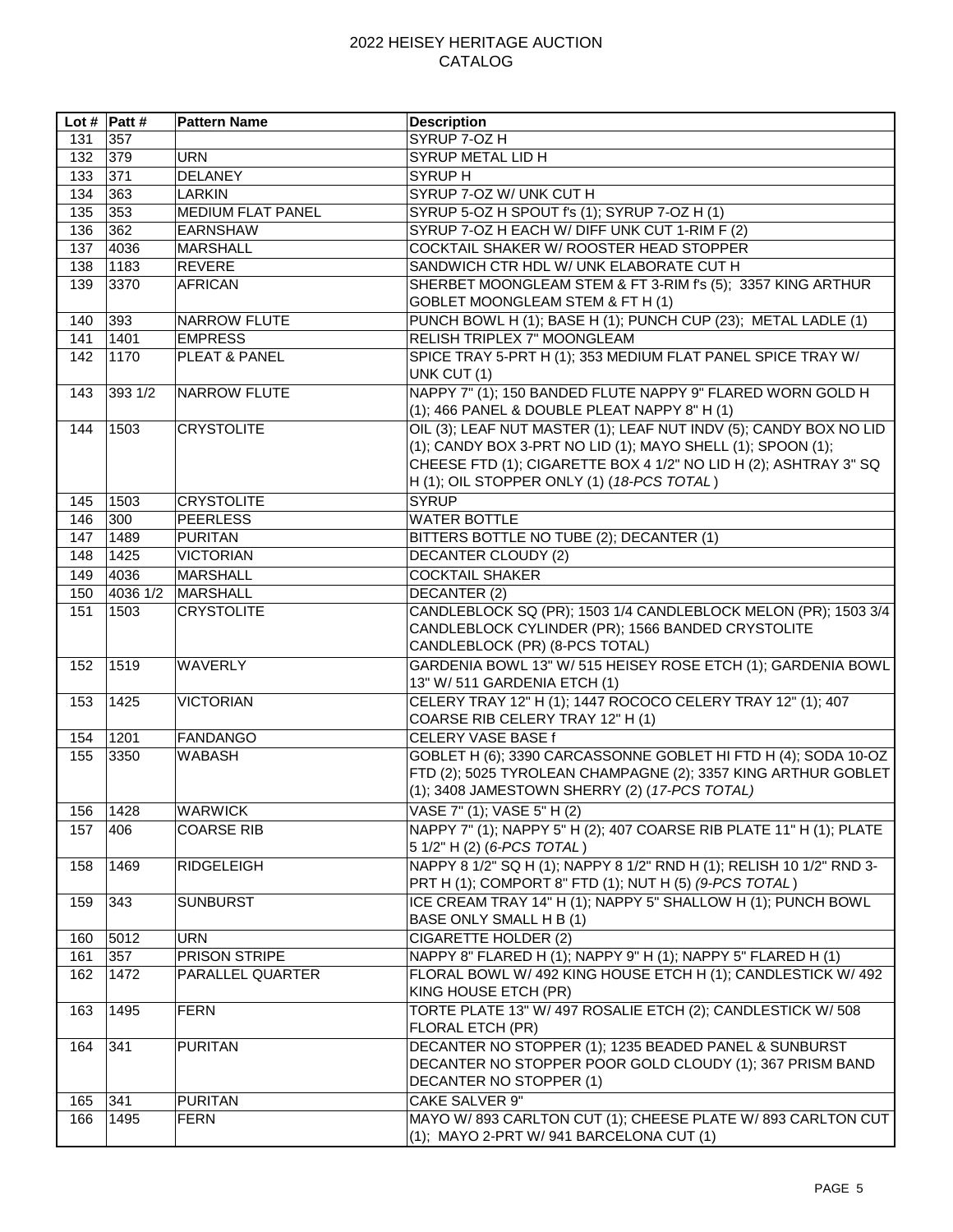|     | Lot # $Part #$ | <b>Pattern Name</b> | <b>Description</b>                                                                                                                                                                                                                                                                                                                                                                                                                                                          |
|-----|----------------|---------------------|-----------------------------------------------------------------------------------------------------------------------------------------------------------------------------------------------------------------------------------------------------------------------------------------------------------------------------------------------------------------------------------------------------------------------------------------------------------------------------|
| 167 | 441            |                     | VASE 8"H                                                                                                                                                                                                                                                                                                                                                                                                                                                                    |
| 168 | 341            | <b>PURITAN</b>      | COMPORT 8" SHALLOW H (1); JELLY 3" FTD H (4)                                                                                                                                                                                                                                                                                                                                                                                                                                |
| 169 | 1567           | <b>PLANTATION</b>   | COMPORT FTD NO LID H (2); RELISH 11" 3-PRT H (1); PUNCH CUP H (1);<br>DRESSING 9" 2-PRT W/ 516 PLANTATION IVY ETCH H (1)                                                                                                                                                                                                                                                                                                                                                    |
| 170 | 463            | <b>BONNET</b>       | BASKET 8" W/ 693 CLOISTER CUT H (1); 465 RECESSED PANEL                                                                                                                                                                                                                                                                                                                                                                                                                     |
|     |                |                     | BASKET 8" W/336 ROSETTE BAND ETCH H SUN PURPLE (1)                                                                                                                                                                                                                                                                                                                                                                                                                          |
| 171 | 10             | <b>GIBSON GIRL</b>  | FLORAL BOWL 10" W/ HAWKES-LIKE CUT H (1); 1218 SIMPLICITY<br>PLATE 9" W/ SIGNED HAWKES CUT (1)                                                                                                                                                                                                                                                                                                                                                                              |
| 172 | 10             | <b>GIBSON GIRL</b>  | FLORAL BOWL 10" FLAMINGO H (1); 1252 TWIST FLORAL BOWL 9"<br>ROLLED EDGE FLAMINGO H (1); 1433 THUMBPRINT & PANEL<br>CANDLESTICK FLAMINGO (1-ONLY)                                                                                                                                                                                                                                                                                                                           |
| 173 | 1519           | WAVERLY             | FLORAL BOWL 11" SEA HORSE FT H (1); SALAD BOWL 9 1/2" (1)                                                                                                                                                                                                                                                                                                                                                                                                                   |
| 174 | 1170           | PLEAT & PANEL       | NAPPY 8" H (1); COMPORT HI FTD NO LID (1); CREAM SOUP W/ UNK                                                                                                                                                                                                                                                                                                                                                                                                                |
|     |                |                     | CUT H (1); UNDERPLATE W/ UNK CUT H (1)                                                                                                                                                                                                                                                                                                                                                                                                                                      |
| 175 | 1425           | <b>VICTORIAN</b>    | NAPPY 8" H (1); SALT & PEPPER BARREL H (1-SET); OIL W/ STOPPER<br>(1); BAR H (1) (4-PCS TOTAL)                                                                                                                                                                                                                                                                                                                                                                              |
| 176 | 3408           | <b>JAMESTOWN</b>    | GOBLET (2); 4044 NEW ERA SODA 12-OZ FTD (1); 3333 OLD GLORY                                                                                                                                                                                                                                                                                                                                                                                                                 |
|     |                |                     | CHAMPAGNE W/ 413 RENAISSANCE ETCH H (1); 5011 YORKTOWN                                                                                                                                                                                                                                                                                                                                                                                                                      |
|     |                |                     | CORDIAL H (5); 5024 OXFORD GOBLET H (1); COCKTAIL H (1); CLARET<br>H (1) (12-PCS TOTAL)                                                                                                                                                                                                                                                                                                                                                                                     |
| 177 | 433            | <b>GREEK KEY</b>    | CELERY 9" H (1); 1252 TWIST PICKLE H (1); 393 NARROW FLUTE TRAY                                                                                                                                                                                                                                                                                                                                                                                                             |
|     |                |                     | 10" 2-CIRCLES H (1); 353 MEDIUM FLAT PANEL TRAY 10 1/2" H (1); 1183<br>YEOMAN TRAY 7 1/2" X 4" 3-CIRCLES H (1) (5-PCS TOTAL)                                                                                                                                                                                                                                                                                                                                                |
| 178 | 1485           | <b>SATURN</b>       | CELERY 10" H (1); TIDBIT H BASE f (1)                                                                                                                                                                                                                                                                                                                                                                                                                                       |
| 179 | 341            | <b>PURITAN</b>      | JELLY 5" FTD (1); CELERY 9" H (3); NAPPY 11" OVAL H (1); NAPPY 9"                                                                                                                                                                                                                                                                                                                                                                                                           |
|     |                |                     | OVAL H (1); NAPPY 8" OVAL H (1) (7-PCS TOTAL)                                                                                                                                                                                                                                                                                                                                                                                                                               |
| 180 | 1540           | <b>LARIAT</b>       | FLORAL BOWL 12" (1); CANDLESTICK 1-LITE (PR); MARSHMALLOW<br>DISH (1); PLATE 7" (1); RELISH 12" 3-PRT W/ UNK CUT (1); MAYO W/ 980<br>MOONGLO CUT (1); UNDERPLATE W/ 980 MOONGLO CUT (1);<br>COCKTAIL W/ 980 MOONGLO CUT (1); CHAMPAGNE W/ 980 MOONGLO<br>CUT (1) (10-PCS TOTAL)                                                                                                                                                                                             |
| 181 | 4036 1/2       | <b>MARSHALL</b>     | DECANTER W/ 980 MOONGLO CUT                                                                                                                                                                                                                                                                                                                                                                                                                                                 |
| 182 | 1404           | <b>OLD SANDWICH</b> | CANDLESTICK 1-LITE (PR)                                                                                                                                                                                                                                                                                                                                                                                                                                                     |
| 183 | 1425           | <b>VICTORIAN</b>    | CANDLESTICK 2-LITE (PR)                                                                                                                                                                                                                                                                                                                                                                                                                                                     |
| 184 | 339            | <b>CONTINENTAL</b>  | WATER BOTTLE RIM f's (1); 351 PRISCILLA WATER BOTTLE (1)                                                                                                                                                                                                                                                                                                                                                                                                                    |
| 185 | 1252           | <b>TWIST</b>        | NAPPY 4 1/2" FLAMINGO H (18); 3380 OLD DOMINION CHAMPAGNE<br>FLAMINGO (3); 2516 CIRCLE PAIR TUMBLER FLAMINGO (1); 1186<br>YEOMAN CUP FLAMINGO (1); 1184 YEOMAN CUP FLAMINGO (1) (24-<br>PCS TOTAL)                                                                                                                                                                                                                                                                          |
| 186 | 357            | PRISON STRIPE       | MOLASSES HDL C                                                                                                                                                                                                                                                                                                                                                                                                                                                              |
| 187 | 1509           | <b>QUEEN ANN</b>    | COMPORT OVAL (1); 339 CONTINENTAL JELLY HI FTD H (1); 1951<br>CABOCHON COMPORT FTD H (2); 353 MEDIUM FLAT PANEL COMPORT<br>4" LO FTD CUPPED H (1); 310 RING BAND JELLY FTD POOR GOLD<br>CUSTARD (1) (6-PCS TOTAL)                                                                                                                                                                                                                                                           |
| 188 | 5025           | <b>TYROLEAN</b>     | GOBLET W/ 507 ORCHID ETCH (1); 6091 CABOCHON GOBLET W/ UNK<br>ELABORATE CUT H (1); 5003 CRYSTOLITE SHERBET W/ UNK CUT H (1)                                                                                                                                                                                                                                                                                                                                                 |
| 189 | 1519           | WAVERLY             | SALT & PEPPER SILVER OVERLAY (1-SET); 1509 QUEEN ANN ICE<br>BUCKET NO HDL SILVER OVERLAY (1); 398 HOPEWELL NAPPY 5"<br>SILVER OVERLAY W/ UNK CUT H (1); 393 NARROW FLUTE PRESERVE<br>W/LID FTD GOLD DÉCOR (1); 1186 YEOMAN PLATE 7" OVAL WORN<br>GOLD H (1); 1183 REVERE CANDY BOX NO LID 6" GOLD RIM (1); 352<br>FLAT PANEL GRAPEFRUIT WORN GOLD H (1); 473 NARROW FLUTE W/<br>RIM CREAM FOR STACK SET GOLD DECOR H (1); BUTTER INDV FOR<br>STACK SET H (1) (10-PCS TOTAL) |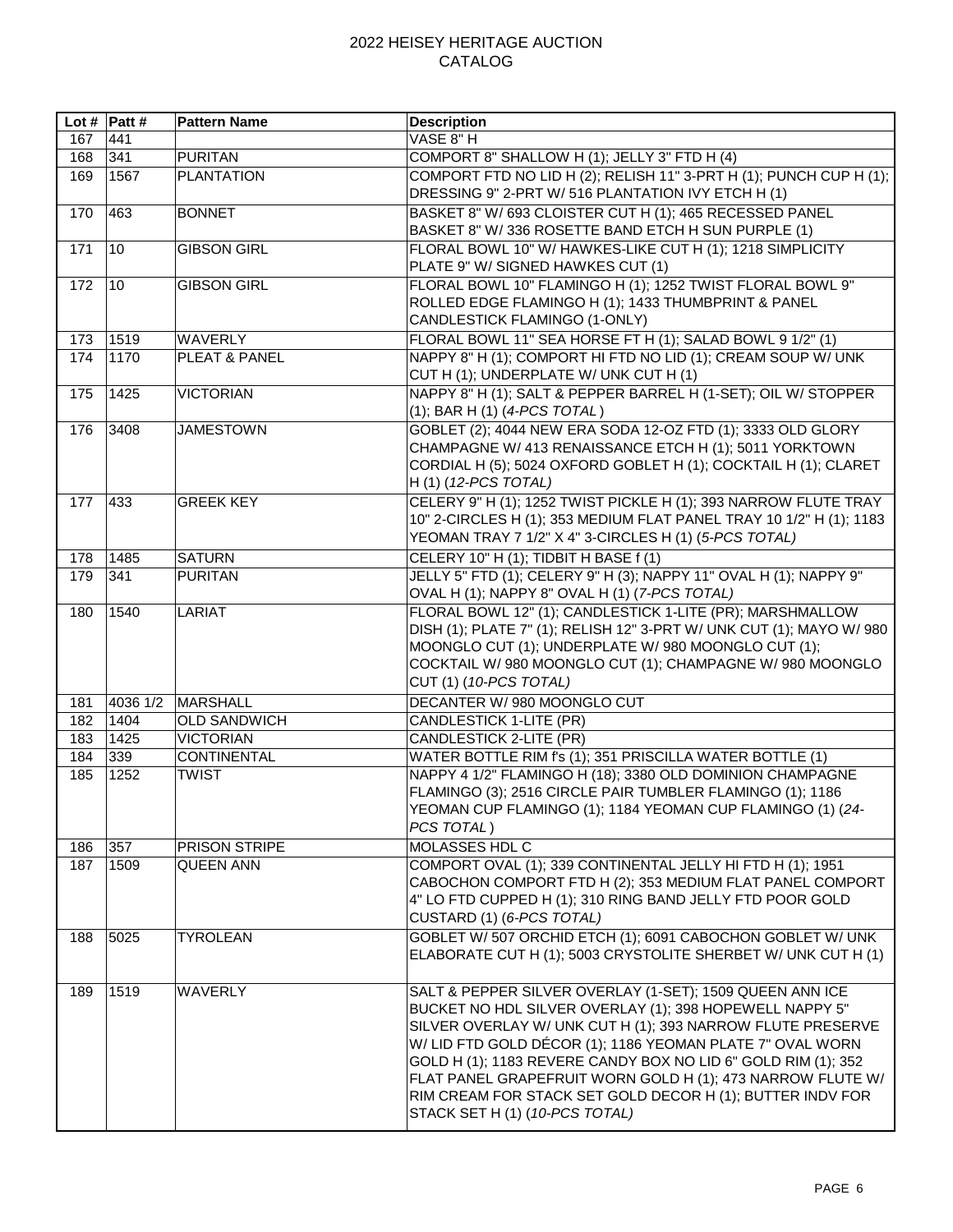|     | Lot #  Patt # | <b>Pattern Name</b>     | <b>Description</b>                                                                                                                   |
|-----|---------------|-------------------------|--------------------------------------------------------------------------------------------------------------------------------------|
| 190 | 315           | PANELED CANE            | <b>CRUET WRONG STOPPER</b>                                                                                                           |
| 191 | 1231          | RIBBED OCTAGON          | SANDWICH PLATE CTR HDL MOONGLEAM H (1); 1401 EMPRESS                                                                                 |
|     |               |                         | PRESERVE 4-FTD MOONGLEAM (1)                                                                                                         |
| 192 | 372           | <b>MCGRADY</b>          | SYRUP 5-OZ (1); 353 MEDIUM FLAT PANEL SYRUP 7-OZ H (1); 379 URN                                                                      |
|     |               |                         | SYRUP NO LID H (1)                                                                                                                   |
| 193 | 397           | COLONIAL CUPPED SCALLOP | OIL W/#1 STOPPER CLOUDY                                                                                                              |
| 194 | 393           | <b>NARROW FLUTE</b>     | OIL 2-OZ W/ STOPPER f H (1); OIL 2-OZ W/ STOPPER (1); OIL 6-OZ NO                                                                    |
|     |               |                         | STOPPER (1); 351 PRISCILLA OIL 4-OZ H (2); OIL 6-OZ (1) (6-PCS                                                                       |
|     |               |                         | TOTAL)                                                                                                                               |
| 195 | 300           | <b>PEERLESS</b>         | OIL 10-OZ (1); OIL 8-OZ WRONG STOPPER FAIR GOLD (1); 352 FLAT                                                                        |
|     |               |                         | PANEL OIL 6-OZ W/ UNK CUT H (1); 150 BANDED FLUTE OIL 4-OZ H (1);                                                                    |
|     |               |                         | 1469 RIDGELEIGH OIL (1); 1503 CRYSTOLITE OIL (1) (6-PCS TOTAL)                                                                       |
|     |               |                         |                                                                                                                                      |
|     |               |                         |                                                                                                                                      |
| 196 | 333           | <b>WALDORF ASTORIA</b>  | OIL 4-OZ STOPPER F (1); 353 MEDIUM FLAT PANEL OIL 8-OZ H (1); OIL 4-<br>OZ WRONG STOPPER H (1); 331 COLONIAL PANEL OIL 6-OZ (1); 341 |
|     |               |                         | PURITAN OIL 6-OZ WRONG STOPPER (2); OIL 4-OZ 1-WRONG                                                                                 |
|     |               |                         | STOPPER H (3) (9-PCS TOTAL)                                                                                                          |
|     |               |                         |                                                                                                                                      |
| 197 | 429           | PLAIN PANEL RECESS      | OIL STOPPER F H (2); OIL STOPPER F W/ UNK CUT H (1)                                                                                  |
| 198 | 1425          | <b>VICTORIAN</b>        | OIL (1); 1485 SATURN OIL W/ UNK CUT (1); 1404 OLD SANDWICH OIL H                                                                     |
|     |               |                         | (1); 1225 PLAIN BAND OIL (1); 333 WALDORF ASTORIA OIL 4-OZ H (1);                                                                    |
|     |               |                         | 354 WIDE FLAT PANEL OIL 2-OZ CLOUDY (1); 429 PLAIN PANEL                                                                             |
|     |               |                         | RECESS OIL RIB B H (1); 400 COLONIAL SCALLOPED TOP OIL (1); 353                                                                      |
|     |               |                         | MEDIUM FLAT PANEL OIL 8-OZ H (1); 351 PRISCILLA OIL 2-OZ (1); OIL 6-                                                                 |
|     |               |                         | OZ (1); 341 PURITAN OIL 2-OZ H (2); OIL 6-OZ H (1); #2 STOPPER (1);                                                                  |
|     |               |                         | ALL OILS NO STOPPER (15-PCS TOTAL)                                                                                                   |
| 199 | 341 1/2       | <b>PURITAN</b>          | JUG 1-QT                                                                                                                             |
| 200 | 150           | POINTED OVAL IN DIAMOND | <b>NAPPY 4" (4)</b>                                                                                                                  |
|     |               | <b>POINT</b>            |                                                                                                                                      |
| 201 | 1489          | <b>PURITAN</b>          | ASHTRAY SPADE (1); CLUB (1)                                                                                                          |
| 202 | 300           | <b>PEERLESS</b>         | NAPPY 11" (1); JELLY HDL H (1); DECANTER NO STOPPER (1)                                                                              |
| 203 | 1541          | <b>ATHENA</b>           | SANDWICH PLATE 13" W/ UNK CUT                                                                                                        |
| 204 | 1509          | <b>QUEEN ANN</b>        | DEMI TORTE PLATE 11 1/2" (1); PLATE 8" (2)                                                                                           |
| 205 | 1219          | <b>BROOKVILLE</b>       | SHERBET W/HDL H (1); 1218 BROOKVILLE SHERBET NO HDL H (1)                                                                            |
| 206 | 150           | <b>BANDED FLUTE</b>     | CHAMPAGNE (1); 300 PEERLESS EGG CUP H (2); 337 TOURAINE WINE                                                                         |
|     |               |                         | H (1); 1252 TWIST CHAMPAGNE H (1); 411 TUDOR CHAMPAGNE (1);                                                                          |
|     |               |                         | 1506 PROVINCIAL OYSTER COCKTAIL H (2); 363 CLARET H (1) (9-PCS                                                                       |
|     |               |                         | TOTAL)                                                                                                                               |
| 207 | 5             | <b>CAITLIN ROSE</b>     | PUFF BOX H W/ METAL LID (1); PUFF BOX NO LID H (1)                                                                                   |
| 208 | 351           | <b>PRISCILLA</b>        | DECANTER BOTH STOPPER f's (2)                                                                                                        |
| 209 | 1401          | <b>EMPRESS</b>          | FLORAL BOWL D.F. W/ 450 1/2 FORMAL CHINTZ ETCH (1); PLATE 7" SQ                                                                      |
|     |               |                         | W/449 POMPEII ETCH H (1)                                                                                                             |
| 210 | 341           | <b>PURITAN</b>          | DECANTER STOPPER BASE R                                                                                                              |
| 211 | 4035          | <b>BETHEL</b>           | DECANTER W/ STOPPER F W/ PHEASANT DECAL & GOLD DÉCOR                                                                                 |
| 212 | 1401          | <b>EMPRESS</b>          | PLATE 6" RND SAHARA H (5); SAUCER RND SAHARA H (1); PLATE 7" SQ                                                                      |
|     |               |                         | H(1)                                                                                                                                 |
| 213 | 1489          | <b>PURITAN</b>          | <b>BITTERS BOTTLE</b>                                                                                                                |
| 214 | 475           | NARROW FLUTE W/ RIM     | LEMON DISH 5 1/2" H                                                                                                                  |
| 215 | 1184          | <b>YEOMAN</b>           | JELLY 2-HDL W/ UNK CUT H (1); CHEESE PLATE W/ UNK CUT H (1);                                                                         |
|     |               |                         | 1229 OCTAGON CHEESE PLATE 2-HDL (1)                                                                                                  |
| 216 | 23            | <b>SHORT PANEL</b>      | SALT & PEPPER H 1-THREADS f's (1-SET)                                                                                                |
| 217 | 1519          | <b>WAVERLY</b>          | LION TRINKET BOX W/ LID AMBER BY IMPERIAL FOR COLLECTORS                                                                             |
|     |               |                         | <b>GUILD</b>                                                                                                                         |
| 218 | 8888          | TRIANGLE SIGN           | "HEISEY" CRYSTAL HCA-2003-M FOR HCA BY MOSSER                                                                                        |
| 219 | 103           | <b>TIGER</b>            | PAPERWEIGHT H-B-I AIG                                                                                                                |
| 220 | 1503 1/2      | <b>CRYSTOLITE</b>       | SWAN HANDLED JUG AZALEA H-B-I IG                                                                                                     |
|     |               |                         | VASE STIEGEL GREEN H-B-I IG                                                                                                          |
| 221 | 1483          | <b>STANHOPE</b>         |                                                                                                                                      |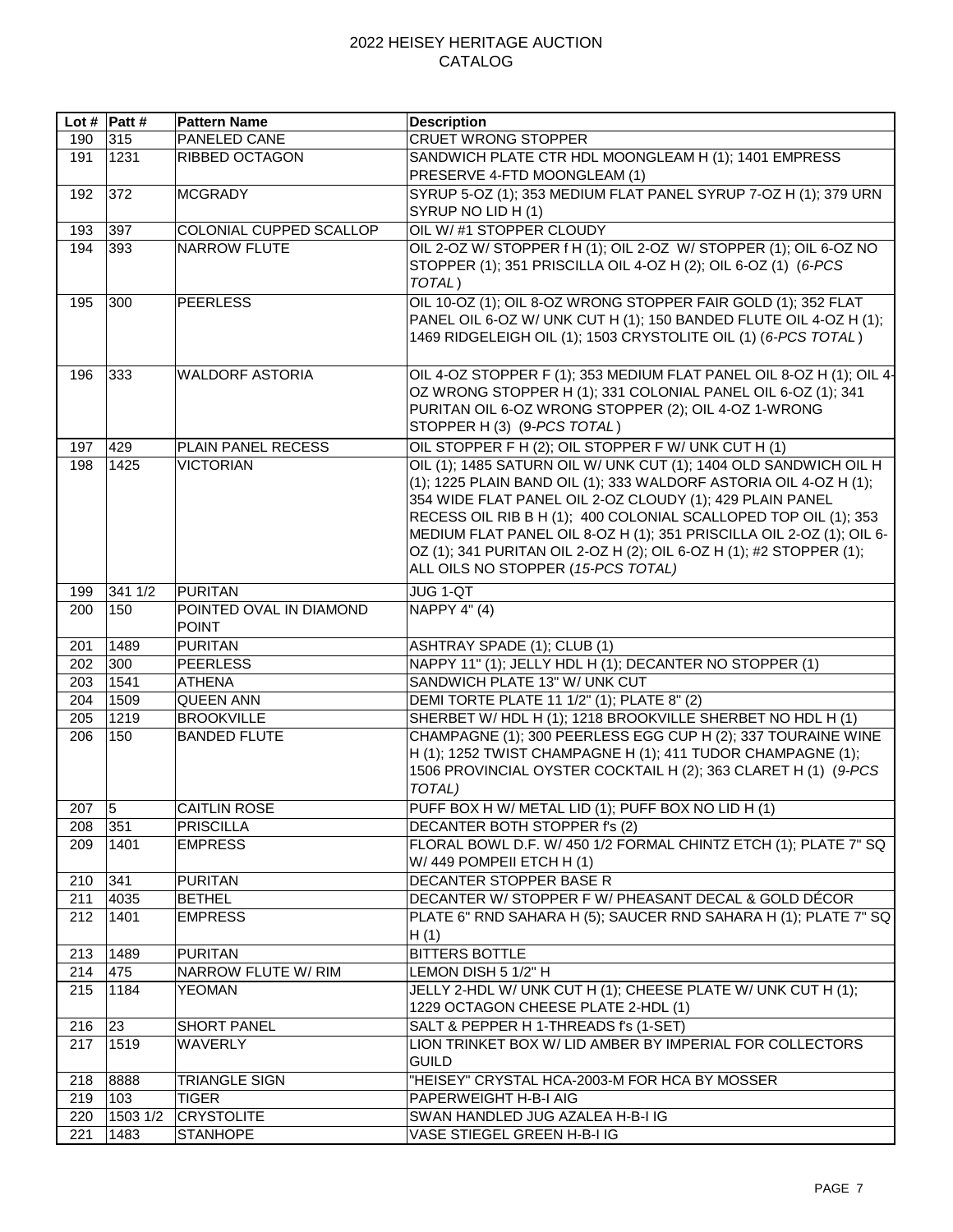|            | Lot #  Patt # | <b>Pattern Name</b>           | <b>Description</b>                                                                                                          |
|------------|---------------|-------------------------------|-----------------------------------------------------------------------------------------------------------------------------|
| 222        | 1506          | <b>PROVINCIAL</b>             | GOBLET AMBER (2); SHERBET AMBER (4); WINE AMBER (3); GARDENIA<br>BOWL 11 1/2" AMBER (1) ALL H-B-I (10-PCS TOTAL)            |
| 223        | 1186          | <b>YEOMAN</b>                 | JELLY 6" 2-HDL W/ UNK BUTTERFLY CUT H (1); 1182 REVERE NAPPY 7"                                                             |
|            |               |                               |                                                                                                                             |
|            | 17            |                               | 2-HDL W/ 693 CLOISTER CUT (1)<br><b>MAYO LADLE</b>                                                                          |
| 224        |               |                               |                                                                                                                             |
| 225        | 393           | <b>NARROW FLUTE</b>           | NUT FTD H (18); 1454 DIAMOND POINT JELLY H (4) (22-PCS TOTAL)                                                               |
| 226        | 1252          | <b>TWIST</b>                  | PLATE 4 1/2" H (2); 300 PEERLESS ICE CREAM PLATE 6" H (2); 1506                                                             |
|            |               |                               | PROVINCIAL TRAY FOR CREAM & SUGAR (1); 1567 PLANTATION<br>BUTTER NO LID H (1); 5 COASTER H (2); 86 COCKTAIL STOPPER (1);    |
|            |               |                               | 1202 PANELED OCTAGON BASE LGE FOR FLORAL BOWL W/ UNK CUT                                                                    |
|            |               |                               | (1); 1405 IPSWICH UNDERPLATE H (1); 394 NARROW FLUTE MUSTARD                                                                |
|            |               |                               | W/ LID H (1) (12-PCS TOTAL)                                                                                                 |
|            |               |                               |                                                                                                                             |
| 227        | 433           | <b>GREEK KEY</b>              | CHAMPAGNE H (5)                                                                                                             |
| 228        | 3390          | CARCASSONNE                   | TUMBLER FTD SAHARA (13)                                                                                                     |
| 229        | 150           | <b>BANDED FLUTE</b>           | BAR LGE H (1); BAR SM H (1); 393 NARROW FLUTE BAR H (1); 4054<br>CORONATION BAR LGE 2-OZ (1); BAR SM 1-OZ (1) (5-PCS TOTAL) |
| 230        | 5031          | OOH-LA-LA                     | FRENCH DRESSING W/507 ORCHID ETCH                                                                                           |
| 231        | 1489          | <b>PURITAN</b>                | DECANTER (2)                                                                                                                |
| 232        | 30            | <b>TOM THUMB</b>              | TOY CANDLESTICK H (3); 33 SKIRTED PANEL TOY CANDLESTICK H (6)                                                               |
|            |               |                               |                                                                                                                             |
| 233        | 1469          | <b>RIDGELEIGH</b>             | FLOWER BOX CORNER ROUGHNESS H OFF-COLOR (1); COCKTAIL (1);                                                                  |
|            |               |                               | STAR RELISH H (1); CIGARETTE BOX NO LID 3 1/2" H (1) (4-PCS TOTAL)                                                          |
|            |               |                               |                                                                                                                             |
| 234        | 4044          | <b>NEW ERA</b>                | COCKTAIL H (2); 3408 JAMESTOWN CHAMPAGNE W/ 9057 ROOSEVELT                                                                  |
|            |               |                               | TOP SCORE ETCH (1); 3404 SPANISH CHAMPAGNE W/ 461 CONCORD                                                                   |
|            |               |                               | ETCH (1) (4-PCS TOTAL)                                                                                                      |
| 235        | 16            | <b>SUSANNEH</b>               | PUFF BOX W/ GLASS LID H (2); PUFF BOX W/ CELLULOID LID H (1); 5                                                             |
|            |               |                               | CAITLIN ROSE PUFF BOX W/ METAL LID (4-PCS TOTAL)                                                                            |
| 236        | 5072          | <b>ROSE STEM</b>              | GOBLET W/ 515 HEISEY ROSE ETCH H (1); ICE TEA W/ 515 HEISEY                                                                 |
|            |               |                               | ROSE ETCH (1); 1519 WAVERLY CHOCOLATE BOX W/ LID W/ 515                                                                     |
|            |               |                               | HEISEY ROSE ETCH RIM F H (1)                                                                                                |
| 237        | 3355          | <b>FAIRACRE</b>               | CHAMPAGNE W/ UNK CUT FLAMINGO STEM & FT (3); CHAMPAGNE                                                                      |
|            |               |                               | FLAMINGO STEM & FT (1)                                                                                                      |
| 238<br>239 | 5019<br>16    | WAVERLY                       | CORDIAL (1); 3390 CARCASSONNE BAR (2); BAR SAHARA (1)<br>MAYO LADLE FLAMINGO H                                              |
| 240        | $ 393\rangle$ | <b>NARROW FLUTE</b>           | JUG 3-PINT H (2); CELERY 9" H (1); PRESERVE W/ LID H (1)                                                                    |
| 241        | 1404          | <b>OLD SANDWICH</b>           | FLORAL BOWL OVAL W/ UNK CUT H                                                                                               |
|            | 242 1255      | PINEAPPLE & FAN               | SALT & PEPPER METAL LIDS (1-SET)                                                                                            |
| 243        | 1170          | PLEAT & PANEL                 | CREAM SOUP FLAMINGO H (2); UNDERPLATE FLAMINGO H (2)                                                                        |
| 244        | 1252          | <b>TWIST</b>                  | MUSTARD W/LID H                                                                                                             |
| 245        | 1194          | <b>PENTAGON</b>               | RELISH INSIDE RIM F H (1); 1210 BON BON 2-HDL FLAMINGO (1); 1252                                                            |
|            |               |                               | TWIST CELERY 13" FLAMINGO H (1)                                                                                             |
| 246        | 1229          | <b>OCTAGON</b>                | SANDWICH PLATE 12" 2-HDL MOONGLEAM (1); 1184 YEOMAN SALVER                                                                  |
|            |               |                               | 8" FTD W/ UNK CUT MOONGLEAM STEM & FT H (1); 1170 PLEAT &                                                                   |
|            |               |                               | PANEL SHERBET MOONGLEAM H (1)                                                                                               |
| 247        | 1433          | <b>THUMBPRINT &amp; PANEL</b> | FLORAL BOWL FLAMINGO                                                                                                        |
| 248        | 355           | <b>QUATOR</b>                 | CREAM & SUGAR HOTEL W/ UNK CUT H (1-SET)                                                                                    |
| 249        | 1509          | <b>QUEEN ANN</b>              | CANDELABRA W/ 913 EVERGLADE CUT (PR)                                                                                        |
| 250        | 1205          | <b>FANCY LOOP</b>             | VASE 10" (1); ROSE BOWL 4" WORN GOLD (1); TUMBLER FAIR GOLD                                                                 |
|            |               |                               | (1); OIL LAMP NO FITTINGS (1); PUNCH CUP (1) (5-PCS TOTAL)                                                                  |
| 251        | 1201          | <b>FANDANGO</b>               | NAPPY 9" CRIMPED (1); OIL 4-OZ (1); CREAM HOTEL POOR GOLD (1)                                                               |
| 252        | 1601          | SLEEPING FOX                  | <b>ASHTRAY</b>                                                                                                              |
| 253        | 1404          | <b>OLD SANDWICH</b>           | ASHTRAY INDV SAHARA H (4); 331 COLONIAL PANEL SALT INDV (1);                                                                |
|            |               |                               | 1183 REVERE SALT INDV W/ UNK CUT H (2)                                                                                      |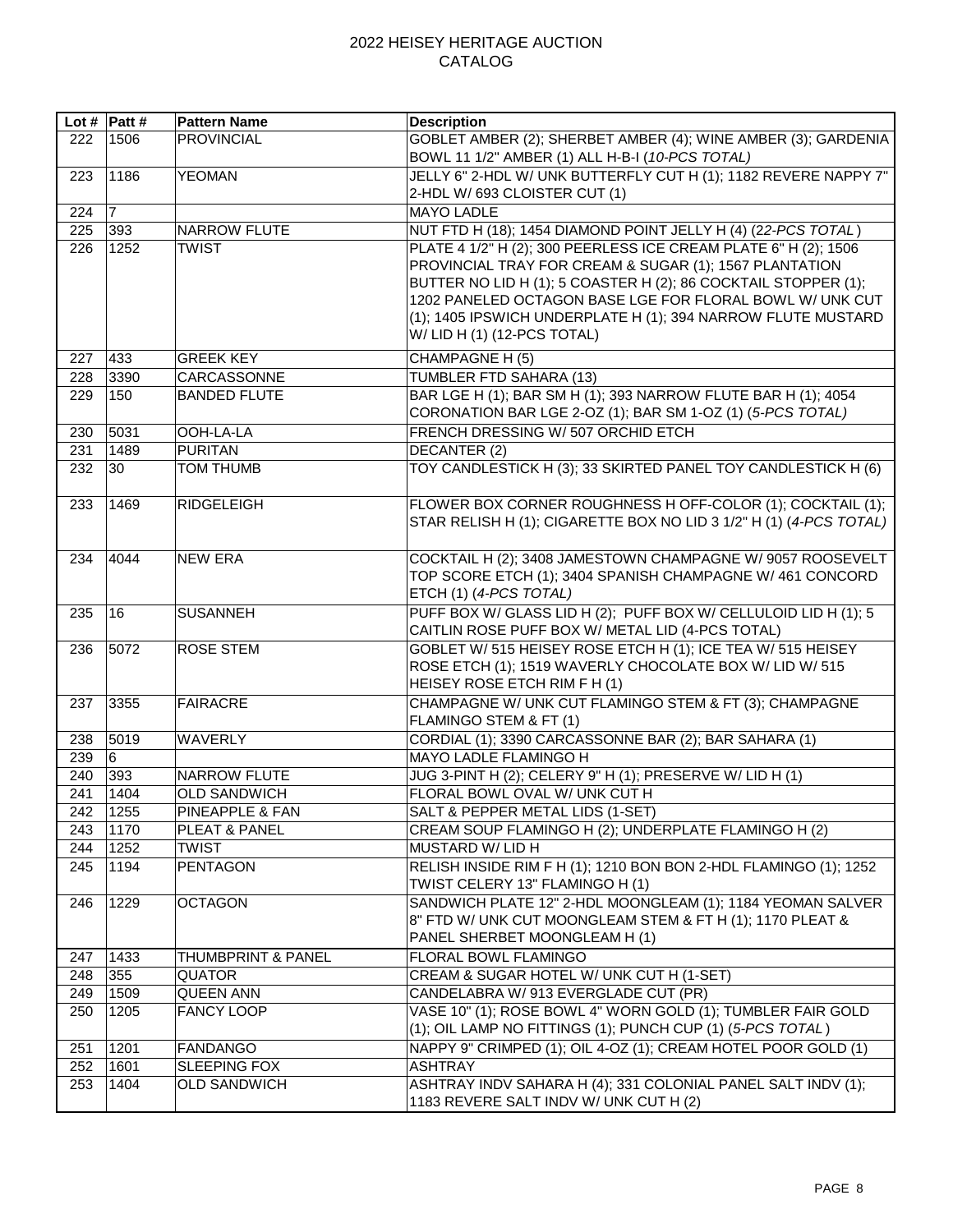|     | Lot # $Part #$ | <b>Pattern Name</b>                     | <b>Description</b>                                                |
|-----|----------------|-----------------------------------------|-------------------------------------------------------------------|
| 254 | 473            | NARROW FLUTE W/ RIM                     | SALTED NUT H (2); SALTED NUT W/ STAR BOTTOM FLAMINGO H (1);       |
|     |                |                                         | SALTED NUT MOONGLEAM H (1); 353 MEDIUM FLAT PANEL NUT FTD         |
|     |                |                                         | FLAMINGO H (2) (6-PCS TOTAL)                                      |
| 255 | 1401           | <b>EMPRESS</b>                          | NUT D.F. FLAMINGO (2); NUT D.F. MOONGLEAM (1)                     |
| 256 | 1252           | <b>TWIST</b>                            | NUT INDV MOONGLEAM H (6); 1184 YEOMAN CUP D.O. MOONGLEAM H        |
|     |                |                                         | (1)                                                               |
| 257 | 354            | <b>WIDE FLAT PANEL</b>                  | STACK SET: CREAM-SUGAR-BUTTER (3-PC SET); BUTTER FOR STACK        |
|     |                |                                         | SET H (1)                                                         |
| 258 | 479            | <b>PETAL</b>                            | CREAM & SUGAR FLAMINGO (1-SET)                                    |
| 259 | 1519           | <b>WAVERLY</b>                          | CREAM & SUGAR 4-PRT MOLD W/ 507 ORCHID ETCH H (1-SET)             |
| 260 | 1509           | <b>QUEEN ANN</b>                        | MINT 2-HDL W/ 507 ORCHID ETCH (1); RELISH TRIPLEX W/ 507 ORCHID   |
|     |                |                                         | ETCH(1)                                                           |
| 261 | 473            | NARROW FLUTE W/ RIM                     | CREAM 4-OZ HOTEL H (2); 7052 DIAMOND GRID PUFF BOX H W/ METAL     |
|     |                |                                         | LID (1); 1150 COLONIAL STAR PLATE 5" METAL RIM H (1); 1183 REVERE |
|     |                |                                         | CANDY BOX 4" W/ LID H (1) (5-PCS TOTAL)                           |
| 262 | 372            | <b>MCGRADY</b>                          | SYRUP 7-OZ FLAMINGO                                               |
| 263 | 1183           | <b>REVERE</b>                           | CANDY BOX 6" W/ LID W/ UNK CUT H                                  |
| 264 | 1255           | PINEAPPLE & FAN                         | VASE 6" EMERALD WORN GOLD                                         |
| 265 | 1508           | <b>KREIMER</b>                          | CARD CASE                                                         |
| 266 | 1193           | <b>INSIDE SCALLOP</b>                   | CUCUMBER DISH FLAMINGO H (2); CUCUMBER DISH HAWTHORNE H           |
|     |                |                                         | (1); 1191 LOBE PICKLE/OLIVE HAWTHORNE (1)                         |
| 267 | 465            | RECESSED PANEL                          | CANDY JAR W/ LID 1-LB WHEELING GOLD DÉCOR H (1); CANDY JAR W/     |
|     |                |                                         | LID 1/2-LB ACID ETCH & WORN GOLD (1); CANDY JAR W/ LID 1/2-LB     |
|     |                |                                         | WORN GOLD (1)                                                     |
| 268 | 1566           | <b>BANDED CRYSTOLITE</b>                | CANDLEBLOCK (PR)                                                  |
| 269 | 351            | <b>PRISCILLA</b>                        | OIL 6-OZ W/#3 STOPPER H                                           |
| 270 | 300            | <b>PEERLESS</b>                         | <b>CLARET JUG</b>                                                 |
| 271 | 463            | <b>BONNET</b>                           | <b>BASKET W/ UNK CUT H</b>                                        |
| 272 | 150            | POINTED OVAL IN DIAMOND<br><b>POINT</b> | <b>JUG NO LID</b>                                                 |
| 273 | 1225           | <b>PLAIN BAND</b>                       | <b>CAKE SALVER 10"</b>                                            |
| 274 | 1252           | <b>TWIST</b>                            | PLATE 8" MARIGOLD H (2); SODA 9-OZ FTD MARIGOLD H (4); 1229       |
|     |                |                                         | OCTAGON BON BON (1); MAYO D.O. MARIGOLD (1)                       |
| 275 | 1567           | <b>PLANTATION</b>                       | SHERBET H (12); GOBLET (4) (16-PCS TOTAL)                         |
| 276 | 353            | <b>MEDIUM FLAT PANEL</b>                | TRUMPET VASE 8" STAR BOTTOM H BASE f (1); 300 1/2 PEERLESS        |
|     |                |                                         | VASE 9" H (1); 305 PUNTY & DIAMOND POINT VASE 8" (1)              |
| 277 | 1425           | <b>VICTORIAN</b>                        | CREAM & SUGAR H (1-SET); GOBLET LO FTD (1); SHERBET (5); CLARET   |
|     |                |                                         | (4) (12-PCS TOTAL)                                                |
| 278 | 1295           | <b>BEADED SWAG</b>                      | TUMBLER ASST PAINTED FLORAL DÉCOR OPAL (7)                        |
| 279 | 310            | <b>RING BAND</b>                        | TOOTHPICK WORN GOLD & RED DÉCOR CUSTARD (1); 1295 BEADED          |
|     |                |                                         | SWAG TOOTHPICK FLORAL & WORN GOLD DÉCOR OPAL (2);                 |
|     |                |                                         | TOOTHPICK SOUV "NORWOOD NY" WORN GOLD OPAL (1) (4-PCS             |
|     |                |                                         | TOTAL)                                                            |
| 280 | 310            | <b>RING BAND</b>                        | PUNCH CUP GOLD RIM CUSTARD H (1); PUNCH CUP SOUV "ROCKY           |
|     |                |                                         | RIVER" CUSTARD H (1); 1101 STITCH PUNCH CUP ROSE DÉCOR            |
|     |                |                                         | CUSTARD H(1)                                                      |
| 281 | 1401           | <b>EMPRESS</b>                          | PLATE 4 1/2" SAHARA H (1); CELERY 10" SAHARA H (1); MAYO D.F.     |
|     |                |                                         | SAHARA (1); CUP & SAUCER RND SAHARA H (1-SET); CREAM & SUGAR      |
|     |                |                                         | D.F. SAHARA H (1-SET) (7-PCS TOTAL)                               |
| 282 | 1485           | <b>SATURN</b>                           | CANDLESTICK (1); 5 PATRICIAN TOY CANDLESTICK 5" (1); 31 JACK-BE-  |
|     |                |                                         | NIMBLE TOY CANDLESTICK H (7) (9-PCS TOTAL)                        |
| 283 | 1558           | <b>DROOP</b>                            | FLORAL BOWL ENDS UP H                                             |
| 284 | 32             | SKIRTED PANEL W/ HDL                    | CANDLESTICK 5" (PR)                                               |
| 285 | 352            | <b>FLAT PANEL</b>                       | <b>ASHTRAY</b>                                                    |
| 286 | 1184           | <b>YEOMAN</b>                           | ASHTRAY BOWTIE HDL MOONGLEAM                                      |
| 287 | 1510           | SQUARE ON ROUND                         | ASHTRAY H (2); 1488 KOHINOOR ASHTRAY RND H (1)                    |